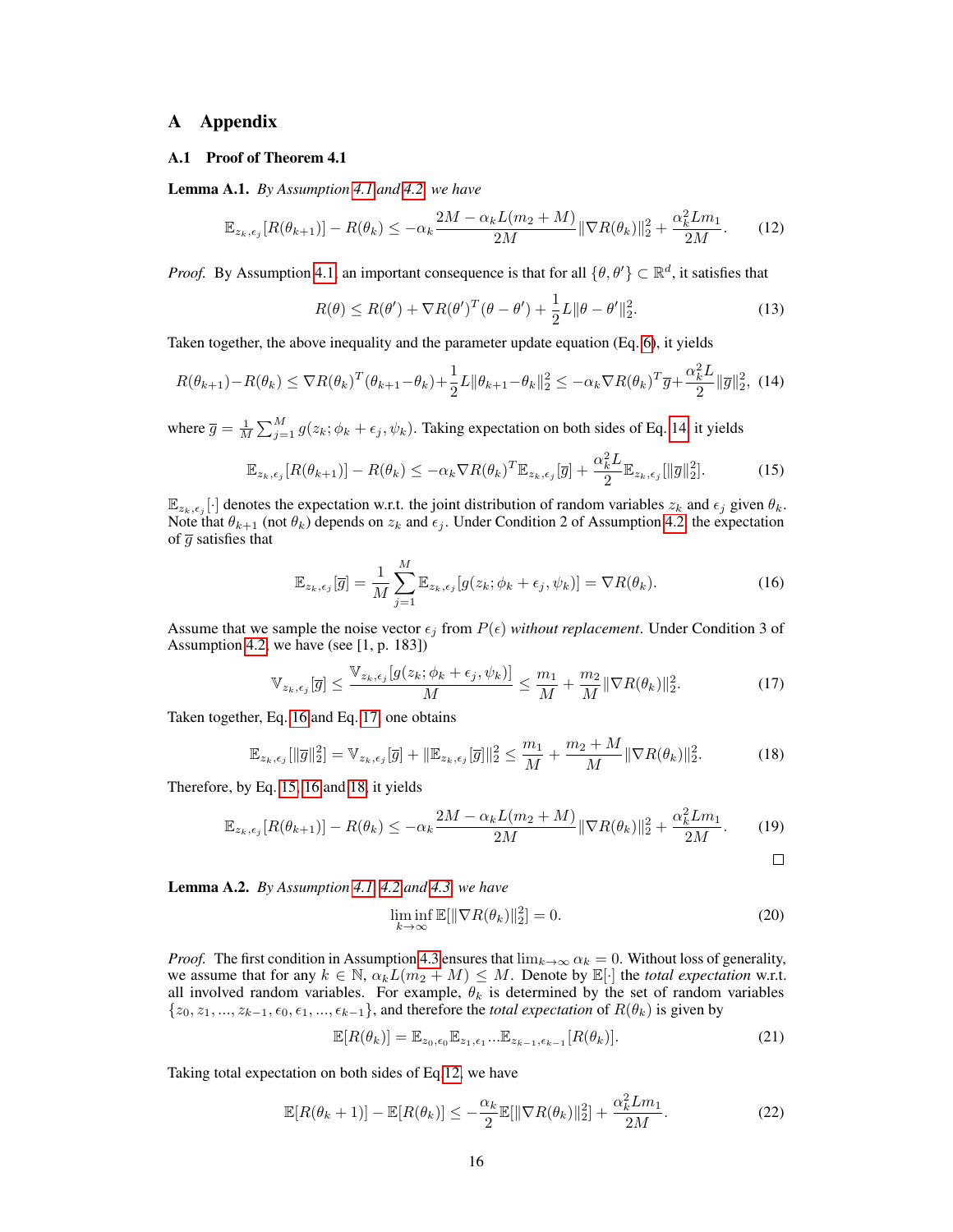For  $k = 0, 1, 2, ..., K$ , summing both sides of this inequality yields

$$
R^* - \mathbb{E}[R(\theta_1)] \le \mathbb{E}[R(\theta_{K+1})] - \mathbb{E}[R(\theta_0)] \le -\frac{1}{2} \sum_{k=0}^{K} \alpha_k \mathbb{E}[\|\nabla R(\theta_k)\|_2^2] + \frac{Lm_1}{2M} \sum_{k=0}^{K} \alpha_k^2, \quad (23)
$$

where  $R^*$  is the lower bound in Condition 1 of Assumption [4.2.](#page--1-1) Rearranging the term gives

$$
\sum_{k=0}^{K} \alpha_k \mathbb{E}[\|\nabla R(\theta_k)\|_2^2] \le 2(\mathbb{E}[R(\theta_1)] - R^*) + \frac{Lm_1}{M} \sum_{k=0}^{K} \alpha_k^2.
$$
 (24)

By the second condition of Assumption [4.3,](#page--1-3) we have

$$
\lim_{K \to \infty} \mathbb{E}[\sum_{k=0}^{K} \alpha_k \|\nabla R(\theta_k)\|_2^2] \le 2(\mathbb{E}[R(\theta_0)] - R^*) + \lim_{K \to \infty} \frac{Lm_1}{M} \sum_{k=0}^{K} \alpha_k^2 < \infty. \tag{25}
$$

Dividing both sides of Eq. [25](#page-1-0) by  $\sum_{k=1}^{K} \alpha_k$  and by the first condition of Assumption [4.3,](#page--1-3) we have

<span id="page-1-0"></span>
$$
\lim_{K \to \infty} \mathbb{E} \left[ \frac{\sum_{k=1}^{K} \alpha_k \|\nabla R(\theta_k)\|_2^2}{\sum_{k=1}^{K} \alpha_k} \right] = 0. \tag{26}
$$

The left-hand term of this equation is the weighed average of  $\|\nabla R(\theta_k)\|_2^2$ , and  $\{\alpha_k\}$  are the weights. Hence, a direct consequence of this equation is that  $\|\nabla R(\theta_k)\|_2^2$  cannot asymptotically stay far from zero, i.e.

$$
\liminf_{k \to \infty} \mathbb{E}[\|\nabla R(\theta_k)\|_2^2] = 0. \tag{27}
$$

<span id="page-1-1"></span> $\Box$ 

We now prove Theorem [4.1,](#page--1-4) which is a stronger consequence than Lemma [A.2.](#page-0-6) Theorem 4.1. *Under assumptions [4.1,](#page--1-0) [4.2](#page--1-1) and [4.3,](#page--1-3) we further assume that the risk function* R *is twice differentiable, and that*  $\|\nabla R(\theta)\|_2^2$  *is*  $L_2$ *-smooth with constant*  $L_2 > 0$ *, then we have* 

$$
\lim_{k \to \infty} \mathbb{E}[\|\nabla R(\theta_k)\|_2^2] = 0. \tag{28}
$$

*Proof.* Define  $F(\theta) := ||R(\theta)||_2^2$ , then we have

$$
\mathbb{E}_{z_k, \epsilon_j} [F(\theta_{k+1})] - F(\theta_k) \leq \nabla F(\theta_k)^T \mathbb{E}_{z_k, \epsilon_j} [(\theta_{k+1} - \theta_k)] + \frac{1}{2} L_2 \mathbb{E}_{z_k, \epsilon_j} [\|\theta_{k+1} - \theta_k\|_2^2]
$$
\n
$$
\leq -\alpha_k \nabla F(\theta_k)^T \mathbb{E}_{z_k, \epsilon_j} [\overline{g}] + \frac{\alpha_k^2 L_2}{2} \mathbb{E}_{z_k, \epsilon_j} [\|\overline{g}\|_2^2]
$$
\n
$$
\leq -2\alpha_k \nabla R(\theta_k)^T \nabla^2 R(\theta_k)^T \mathbb{E}_{z_k, \epsilon_j} [\overline{g}] + \frac{\alpha_k^2 L_2}{2} \mathbb{E}_{z_k, \epsilon_j} [\|\overline{g}\|_2^2]
$$
\n
$$
\leq 2\alpha_k \|\nabla R(\theta_k)\|_2^2 \|\nabla^2 R(\theta_k)\|_2 \|\mathbb{E}_{z_k, \epsilon_j} [\overline{g}]\|_2 + \frac{\alpha_k^2 L_2}{2} \mathbb{E}_{z_k, \epsilon_j} [\|\overline{g}\|_2^2]
$$
\n
$$
\leq 2\alpha_k L \|\nabla R(\theta_k)\|_2^2 + \frac{\alpha_k^2 L_2}{2} (\frac{m_1}{M} + \frac{m_2 + M}{M} \|\nabla R(\theta_k)\|_2^2).
$$
\n(29)

Taking total expectation of both sides of Eq. [29](#page-1-1) yields

$$
\mathbb{E}[F(\theta_{k+1})] - \mathbb{E}[F(\theta_k)] \le 2\alpha_k L \mathbb{E}[\|\nabla R(\theta_k)\|_2^2] + \frac{\alpha_k^2 L_2}{2} (\frac{m_1}{M} + \frac{m_2 + M}{M} \mathbb{E}[\|\nabla R(\theta_k)\|_2^2]).
$$
 (30)

Eq. [25](#page-1-0) implies that  $2\alpha_k L \mathbb{E}[\|\nabla R(\theta_k)\|_2^2]$  is the term of a convergent sum. Besides,  $\frac{\alpha_k^2 L_2}{2}(\frac{m_1}{M} + \frac{m_2+M}{M} \mathbb{E}[\|\nabla R(\theta_k)\|_2^2])$  is also the term of a convergent sum, because  $\sum_{k=1}^{\infty} \alpha_k^2$  conv the bound (Eq. [30\)](#page-1-2) is also the term of a convergent sum. Now, let us define

<span id="page-1-2"></span>
$$
A_K^+ = \sum_{k=0}^{K-1} \max(0, \mathbb{E}[F(\theta_{k+1})] - \mathbb{E}[F(\theta_k)]), \tag{31}
$$

and 
$$
A_K^- = \sum_{k=0}^{K-1} \max(0, \mathbb{E}[F(\theta_k)] - \mathbb{E}[F(\theta_{k+1})]).
$$
 (32)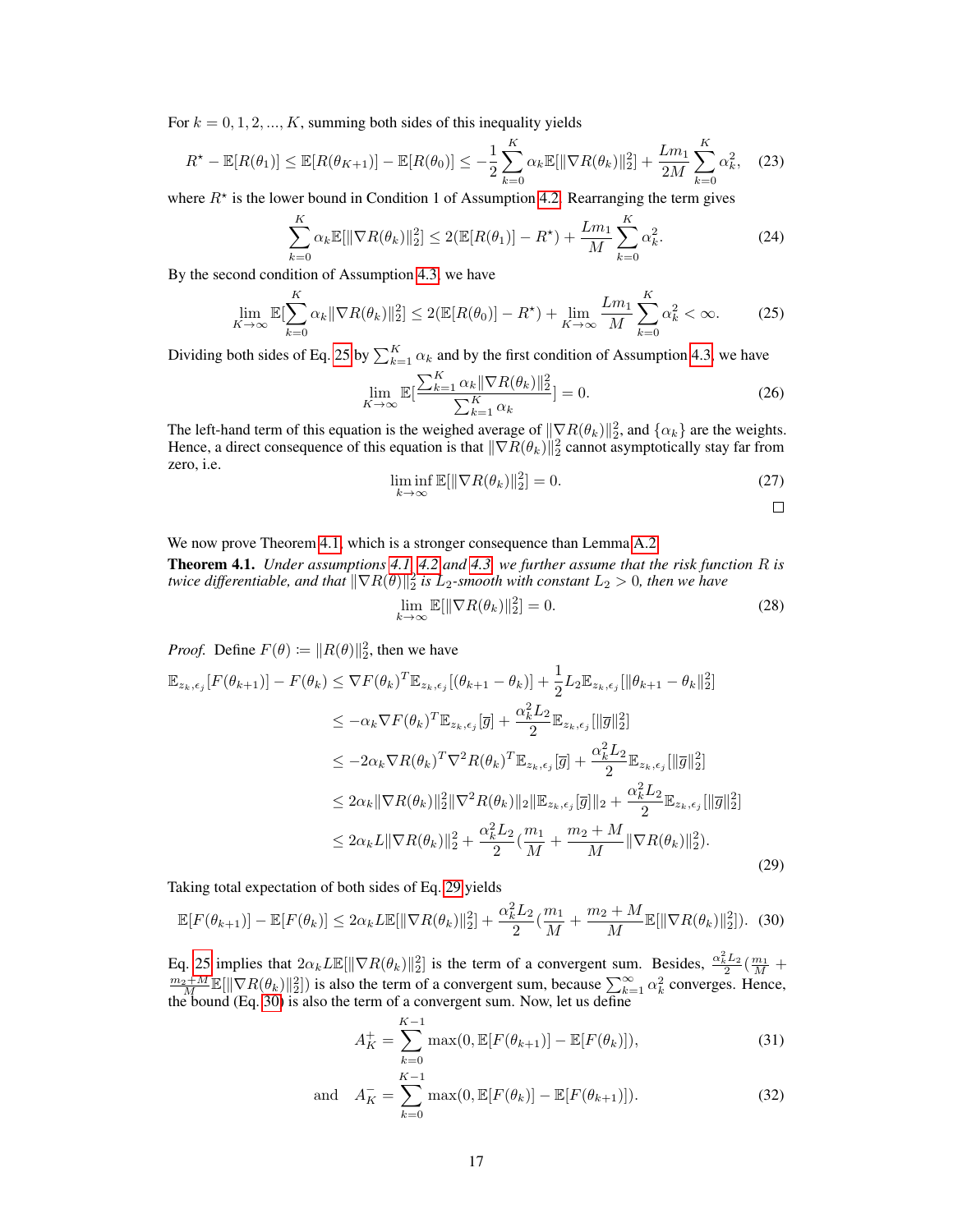Because the bound of  $\mathbb{E}[F(\theta_{k+1})]-\mathbb{E}[F(\theta_k)]$  is positive and is the term a of convergent sum, and the sequence  $A_K^+$  is upper bounded by the sum of the bound of  $\mathbb{E}[F(\theta_{k+1})] - \mathbb{E}[F(\theta_k)]$ ,  $A_K^+$  converges. Similarly,  $A_K^-$  also converges. Since for any  $K \in \mathbb{N}$ ,  $F(\theta_K) = F(\theta_0) + A_K^+ - A_K^-$ , we can obtain that  $F(\theta_k)$  converges. By Lemma [A.2](#page-0-6) and the fact that  $F(\theta_k)$  converges, we have

$$
\lim_{k \to \infty} \mathbb{E}[\|R(\theta_k)\|_2^2] = 0.
$$
\n(33)

 $\Box$ 

### A.2 More Experimental Details

In CIFAR-100, each class contains 500 images for training and 100 images for test, with each image of size 32×32. In *mini*ImageNet, each class contains 500 training images and 100 test images of size 84×84. CUB-200-2011 contains 5994 training images and 5794 test images in total with varying number of images for each class, and we resize and crop each image to be of size  $224 \times 224$ .

Since there lacks a unified standard in storing/saving exemplars for incremental few-shot learning, we choose the setting that we consider most reasonable and practical. In real-world applications, normally there exists a large number of base classes with sufficient training data (e.g., the base dataset is ImageNet-1K [5]), whereas the number of unseen novel classes that lack training data is relatively small. Therefore, for computational efficiency and efficient use of storage, it is desirable NOT saving any exemplars for base classes but store some exemplars for new classes. In our experiments, we do not store any exemplar for base classes, but save 5 exemplars for each new class. This will hardly cost any storage space or slow down computation considerably due to the small number of new classes.

*To ensure a fair comparison*, for ICaRL [4] and Rebalance [2], we store 2 exemplars per class (for both base classes and new classes). As a result, in each session, they store more examplars than our method. For our re-implementation of FSLL [3], we store the same number of exemplars for each new class as in our method. For other approaches, since the code is not available or the method is too complex to re-implement, we directly use the results reported in their paper, which are substantially lower than the Baseline.



<span id="page-2-0"></span>Figure 3: Our re-implementation results of Rebalance and ICaRL are very close to those reported in [2]. \* indicates our re-implementation.

#### A.3 Additional Experiment Results

In this section, we conduct experiments to verify the correctness of our re-implementation of state-ofthe-art methods including ICaRL<sup>∗</sup> [4], Rebalance<sup>∗</sup> [2] and FSLL<sup>∗</sup> [3]. Note that we re-implement ICaRL and Rebalance because they (and the released codes) are designed for incremental learning, not for incremental few-shot learning. We re-implement FSLL because the code is not provided. In addition, we present empirical evidence on the difference in the norm of the class prototypes between new classes and base classes, which motivates the design of prototype normalization.

Correctness of our implementation. To verify the correctness of our implementation of ICaRL<sup>\*</sup> [4] and Rebalance<sup>∗</sup> [2], we conduct experiments on CIFAR-100 for *incremental learning*. We adopt 32-layer ResNet as backbone and store 20 exemplars per class as in Rebalance [2]. The comparative

<span id="page-2-1"></span>Table 7: The average norm of the class prototypes of new classes is significantly smaller than that of old classes. The experiment is conducted on CIFAR-100 with 60 base classes and 40 new classes.

|                             | Mean        | <b>Standard Deviation</b> |
|-----------------------------|-------------|---------------------------|
| Base classes<br>New classes | 797<br>7.48 | 0.63<br>0.71              |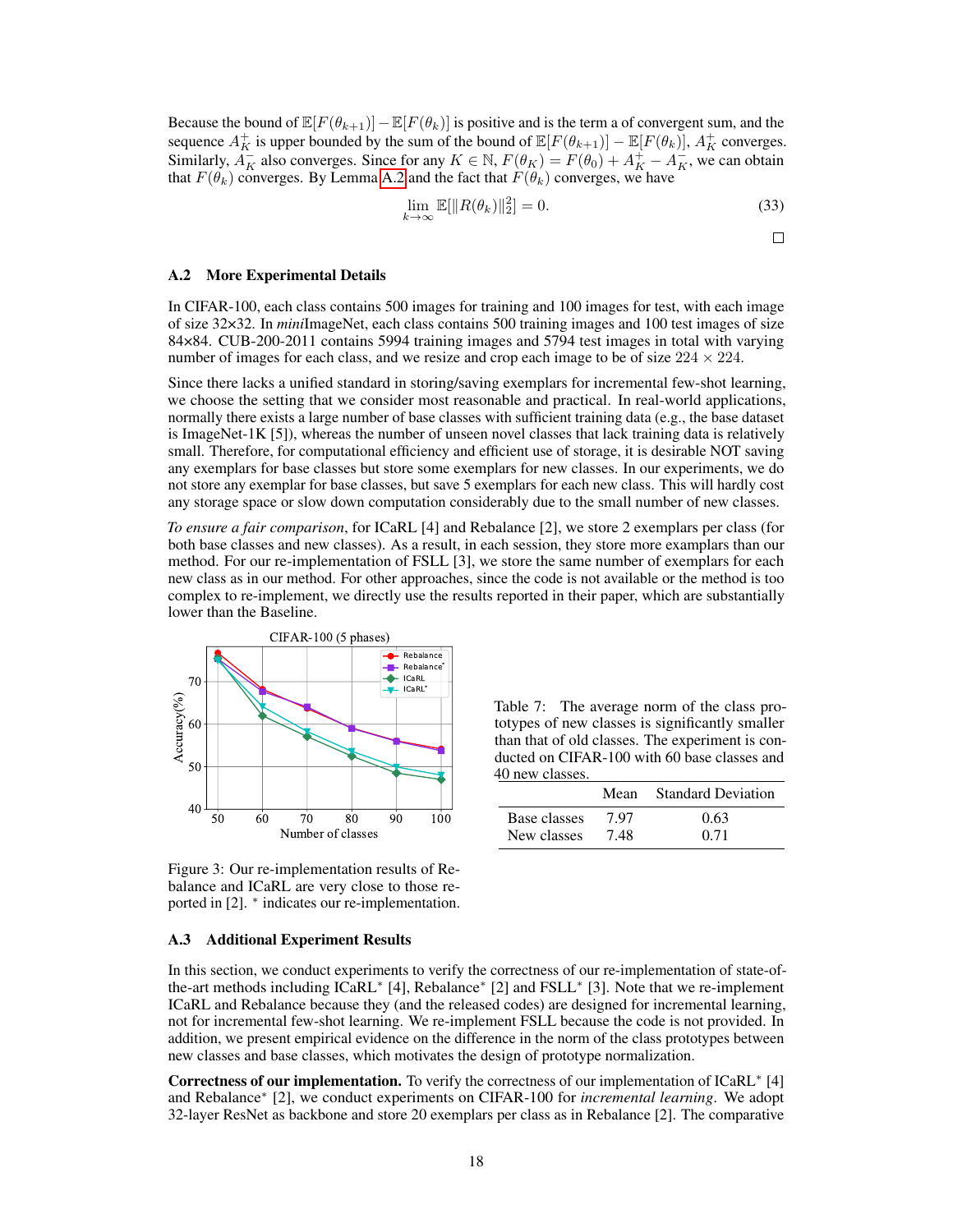<span id="page-3-0"></span>

| Method                                                          |                          |  | sessions |             |                                                       |  |
|-----------------------------------------------------------------|--------------------------|--|----------|-------------|-------------------------------------------------------|--|
|                                                                 | $\overline{\phantom{a}}$ |  |          | 3 4 5 6 7 8 |                                                       |  |
| FSLL [3]* 65.18 56.37 52.59 48.39 47.46 43.44 41.37 40.17 38.56 |                          |  |          |             |                                                       |  |
| FSLL [3]                                                        |                          |  |          |             | 64.10 55.85 51.71 48.59 45.34 43.25 41.52 39.81 38.16 |  |

Table 8: Our re-implementation results of FSLL are very close to those reported in [3] on CIFAR-100 for 5-way 5-shot incremental learning. <sup>\*</sup> indicates our re-implementation. The results are obtained without saving any exemplars.

results are presented in Fig [3.](#page-2-0) It can be seen that our re-implementation results of ICaRL and Rebalance are very close to those reported in [2].

To verify the correctness of our implementation of FSLL [3], we compare the results of our implementation and those reported in [3] in Table [8.](#page-3-0) It can be seen that our implementation achieves similar and slightly higher results than those reported in the original paper [3]. Here, the experiments are conducted following the settings in [3] without saving any exemplars for new classes.

Norm of class prototype. In our experiments, we observe that after training on base classes with balanced data, the norms of the class prototypes of base classes tend to be similar. However, after fine-tuning with very few data on unseen new classes, the norms of the new class prototypes are noticeably smaller than those of the base classes. In Table [7,](#page-2-1) we show the average norms of the prototypes of base classes and new classes after incremental few-shot learning on CIFAR-100, where we randomly select 60 classes as base classes and the remaining 40 classes as new classes.

Table 9: Classification accuracy for 5-way 5-shot incremental learning with the first class split on CIFAR-100.

<span id="page-3-1"></span>

| Method          | sessions    |               |             |                     |                         |          |  |  |  |  |  |
|-----------------|-------------|---------------|-------------|---------------------|-------------------------|----------|--|--|--|--|--|
|                 | 1 (Animals) | 2 (Vehicles2) | 3 (Flowers) | 4 (Food Containers) | 5 (Household Furniture) | with cRT |  |  |  |  |  |
| <b>Baseline</b> | 63.07       | 56.32         | 51.40       | 46.85               | 43.55                   | $-19.52$ |  |  |  |  |  |
| <b>ICaRL</b>    | 63.30       | 55.10         | 49.12       | 44.46               | 40.95                   | $-22.35$ |  |  |  |  |  |
| Rebalance       | 63.03       | 52.06         | 45.87       | 39.35               | 35.24                   | $-27.29$ |  |  |  |  |  |
| FSLL.           | 63.07       | 50.72         | 44.53       | 40.73               | 38.00                   | $-25.07$ |  |  |  |  |  |
| F2M             | 62.53       | 56.63         | 51.87       | 47.54               | 44.10                   | $-18.43$ |  |  |  |  |  |

Table 10: Classification accuracy for 5-way 5-shot incremental learning with the second class split on CIFAR-100.

<span id="page-3-2"></span>

| Method          | sessions              |            |               |             |                     |          |  |  |  |  |  |
|-----------------|-----------------------|------------|---------------|-------------|---------------------|----------|--|--|--|--|--|
|                 | 1 (Animals+Furniture) | 2 (People) | 3 (Vehicles2) | 4 (Flowers) | 5 (Food Containers) | with cRT |  |  |  |  |  |
| <b>Baseline</b> | 63.07                 | 54.30      | 50.16         | 46.19       | 43.16               | $-19.91$ |  |  |  |  |  |
| ICaRL           | 62.57                 | 51.67      | 47.51         | 42.98       | 39.63               | $-22.94$ |  |  |  |  |  |
| Rebalance       | 63.50                 | 49.62      | 44.67         | 39.68       | 35.64               | $-27.86$ |  |  |  |  |  |
| <b>FSLL</b>     | 63.07                 | 49.45      | 46.30         | 41.94       | 39.33               | $-23.74$ |  |  |  |  |  |
| F2M             | 62.87                 | 54.82      | 50.88         | 46.88       | 43.83               | $-19.04$ |  |  |  |  |  |

Results on CIFAR-100 with different class splits. To analyze how difference in patterns of the base and new classes influence our proposed method F2M, we split the classes according to the superclasses and provide results on two different class splits. All the 100 classes of CIFAR-100 are grouped into 20 superclasses, and each superclass contains 5 classes. For the first class split, the base classes consist of aquatic mammals, fish, insects, reptiles, small mammals, and large carnivores (30 classes in total). The few-shot novel classes consist of household furniture, vehicles2, flowers, and food containers (20 classes in total). For the second class split, the base classes consist of aquatic mammals, fish, insects, reptiles, household furniture, and small mammals (30 classes in total). The few-shot novel classes consist of people, vehicles2, flowers, and food containers (20 classes in total). The experimental results with the two different class splits are presented in Table [9](#page-3-1) and Table [10](#page-3-2) respectively. The results show that even with a large difference between the base classes and novel classes, our F2M still consistently outperforms other methods, indicating its robustness and effectiveness.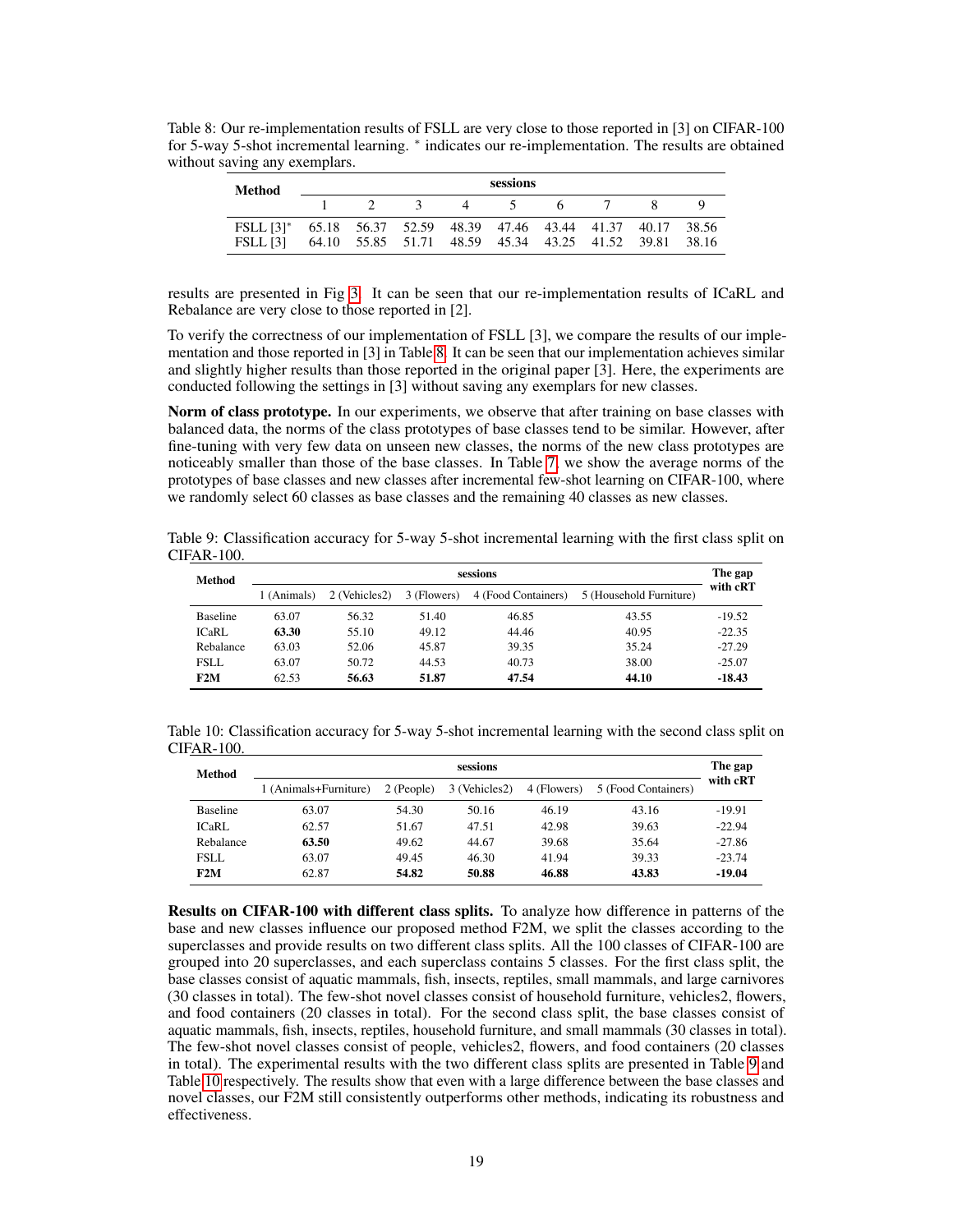Error bars of the main results. The experimental results reported in Section [5](#page--1-5) are the average of 10 runs. For each run, we randomly selected 5 samples for each class (for 5-shot tasks). Here, in Table [11,](#page-4-0) Table [12](#page-4-1) and Table [13,](#page-4-2) we report the means and 95% confidence intervals of our method F2M, the Baseline, and the methods that we re-implemented. The confidence intervals indicate that our method F2M achieves steady improvement over state-of-the-art methods.

Table 11: Classification accuracy on CIFAR-100 for 5-way 5-shot incremental learning with 95% confidence intervals. <sup>∗</sup> indicates our re-implementation.

<span id="page-4-0"></span>

| Method            |       |                     |                     |                     | sessions            |                     |                     |                     |                     |
|-------------------|-------|---------------------|---------------------|---------------------|---------------------|---------------------|---------------------|---------------------|---------------------|
|                   |       | $\overline{2}$      | 3                   | $\overline{4}$      | 5                   | 6                   | 7                   | 8                   | 9                   |
| <b>Baseline</b>   | 65.18 | 61.67<br>$\pm 0.18$ | 58.61<br>$\pm 0.25$ | 55.11<br>$\pm 0.19$ | 51.86<br>$\pm$ 0.22 | 49.43<br>$\pm 0.28$ | 47.60<br>$\pm 0.25$ | 45.64<br>$\pm 0.29$ | 43.83<br>$\pm$ 0.22 |
| $iCaRL$ [4]*      | 66.52 | 57.26<br>$\pm 0.17$ | 54.27<br>$\pm$ 0.25 | 50.62<br>$\pm 0.29$ | 47.33<br>$\pm 0.27$ | 44.99<br>$\pm 0.26$ | 43.14<br>$\pm$ 0.23 | 41.16<br>$\pm 0.30$ | 39.49<br>$\pm 0.30$ |
| Rebalance $[2]^*$ | 66.66 | 61.42<br>$\pm 0.25$ | 57.29<br>$+0.17$    | 53.02<br>$+0.20$    | 48.85<br>$\pm 0.21$ | 45.68<br>$\pm 0.30$ | 43.06<br>$\pm 0.27$ | 40.56<br>$\pm 0.38$ | 38.35<br>$\pm 0.48$ |
| $FSLL [3]^*$      | 65.18 | 56.24<br>$\pm 0.35$ | 54.55<br>$+0.28$    | 51.61<br>$+0.36$    | 49.11<br>$+0.40$    | 47.27<br>$+0.29$    | 45.35<br>$+0.32$    | 43.95<br>$+0.28$    | 42.22<br>$\pm 0.49$ |
| F2M               | 64.71 | 62.05<br>± 0.19     | 59.01<br>$\pm 0.22$ | 55.58<br>$\pm 0.21$ | 52.55<br>$\pm$ 0.25 | 49.96<br>$\pm 0.21$ | 48.08<br>$\pm 0.24$ | 46.28<br>$\pm 0.24$ | 44.67<br>$\pm 0.19$ |

Table 12: Classification accuracy on miniImageNet for 5-way 5-shot incremental learning with 95% confidence intervals. <sup>∗</sup> indicates our re-implementation.

<span id="page-4-1"></span>

| Method            |       |                     |                     |                     | sessions            |                     |                     |                     |                     |
|-------------------|-------|---------------------|---------------------|---------------------|---------------------|---------------------|---------------------|---------------------|---------------------|
|                   | 1     | $\overline{2}$      | 3                   | $\overline{4}$      | 5                   | 6                   | 7                   | 8                   | 9                   |
| <b>Baseline</b>   | 67.30 | 63.18<br>$\pm 0.00$ | 59.62<br>$\pm$ 0.12 | 56.33<br>$\pm 0.18$ | 53.28<br>$\pm 0.27$ | 50.50<br>$\pm 0.28$ | 47.96<br>$\pm 0.30$ | 45.85<br>$\pm 0.32$ | 43.88<br>$\pm 0.27$ |
| $iCaRL$ [4] $*$   | 67.35 | 59.91<br>$\pm$ 0.15 | 55.64<br>$\pm 0.20$ | 52.60<br>$\pm 0.30$ | 49.43<br>$\pm 0.32$ | 46.73<br>$\pm 0.28$ | 44.13<br>$\pm 0.33$ | 42.17<br>$\pm 0.33$ | 40.29<br>$\pm 0.31$ |
| Rebalance $[2]^*$ | 67.91 | 63.11<br>$\pm 0.19$ | 58.75<br>$+0.29$    | 54.83<br>$+0.37$    | 50.68<br>$\pm 0.38$ | 47.11<br>$\pm 0.36$ | 43.88<br>$\pm 0.33$ | 41.19<br>$\pm 0.38$ | 38.72<br>$\pm 0.39$ |
| $FSLL [3]^*$      | 67.30 | 59.81<br>$\pm 0.42$ | 57.26<br>$\pm 0.55$ | 54.57<br>$\pm 0.58$ | 52.05<br>$\pm 0.49$ | 49.42<br>$\pm 0.37$ | 46.95<br>$\pm 0.36$ | 44.94<br>$\pm 0.20$ | 42.87<br>$\pm 0.25$ |
| F2M               | 67.28 | 63.80<br>$\pm 0.10$ | 60.38<br>$\pm$ 0.19 | 57.06<br>$\pm$ 0.29 | 54.08<br>$\pm$ 0.28 | 51.39<br>$\pm 0.32$ | 48.82<br>$\pm$ 0.32 | 46.58<br>$\pm 0.33$ | 44.65<br>$\pm 0.29$ |

<span id="page-4-2"></span>Table 13: Classification accuracy on CUB-200-2011 for 10-way 5-shot incremental learning with 95% confidence intervals. \* indicates our re-implementation.

| Method           |       |                     |                     |                     | sessions            |                     |                     |                     |                     |                     |                     |
|------------------|-------|---------------------|---------------------|---------------------|---------------------|---------------------|---------------------|---------------------|---------------------|---------------------|---------------------|
|                  |       | 2                   | 3                   | 4                   | 5                   | 6                   |                     | 8                   | 9                   | 10                  | 11                  |
| <b>Baseline</b>  | 80.87 | 77.15<br>$\pm 0.18$ | 74.46<br>$\pm 0.22$ | 72.26<br>$\pm 0.26$ | 69.47<br>± 0.35     | 67.18<br>$\pm 0.27$ | 65.62<br>$\pm 0.38$ | 63.68<br>$\pm 0.25$ | 61.30<br>$\pm 0.22$ | 59.72<br>$\pm 0.27$ | 58.12<br>$\pm 0.27$ |
| iCaRL [4]*       | 79.58 | 67.63<br>$\pm 0.25$ | 64.17<br>$\pm 0.30$ | 61.80<br>$\pm 0.35$ | 58.10<br>$+0.33$    | 55.51<br>$\pm 0.38$ | 53.34<br>$\pm 0.32$ | 50.89<br>$+0.25$    | 48.62<br>$+0.29$    | 47.34<br>$\pm 0.33$ | 45.60<br>$\pm 0.31$ |
| Rebalance [2]*   | 80.94 | 70.32<br>$\pm 0.28$ | 62.96<br>$\pm 0.31$ | 57.19<br>$\pm 0.30$ | 51.06<br>$\pm 0.37$ | 46.70<br>$\pm 0.29$ | 44.03<br>$\pm 0.40$ | 40.15<br>$+0.27$    | 36.75<br>$\pm 0.32$ | 34.88<br>$\pm 0.35$ | 32.09<br>$\pm 0.39$ |
| <b>FSLL</b> [3]* | 80.83 | 77.38<br>$\pm 0.30$ | 72.37<br>$\pm 0.25$ | 71.84<br>$\pm 0.45$ | 67.51<br>$\pm 0.42$ | 65.30<br>$\pm 0.50$ | 63.75<br>$\pm 0.39$ | 61.16<br>$\pm 0.28$ | 59.05<br>$\pm 0.37$ | 58.03<br>$\pm 0.35$ | 55.82<br>$\pm 0.33$ |
| F2M              | 81.07 | 78.16<br>$\pm$ 0.14 | 75.57<br>$\pm$ 0.24 | 72.89<br>$\pm 0.32$ | 70.86<br>$\pm 0.25$ | 68.17<br>$\pm 0.39$ | 67.01<br>$\pm 0.32$ | 65.26<br>$\pm 0.26$ | 63.36<br>$\pm 0.24$ | 61.76<br>$\pm$ 0.27 | 60.26<br>$\pm 0.28$ |

Results with the same class splits as in TOPIC [6]. The experimental results of our F2M and some other methods (our re-implementations) presented in Table [1,](#page--1-6) Table [2,](#page--1-7) and Table [3](#page--1-8) are on random class splits with random seed 1997. Here, we conduct experiments using the same class split as in TOPIC [6]. The experimental results on CIFAR-100, *miniImageNet*, and CUB-200-2011 are presented in Table [14,](#page-5-0) Table [15,](#page-5-1) and Table [16](#page-5-2) respectively. The results show that the Baseline and our F2M still consistently outperform other methods. Note that on CUB-200-2011, joint-training outperforms the Baseline and our F2M. The reasons may include: 1) The data imbalance issue is not very significant since the average number of images per class of this dataset is relatively small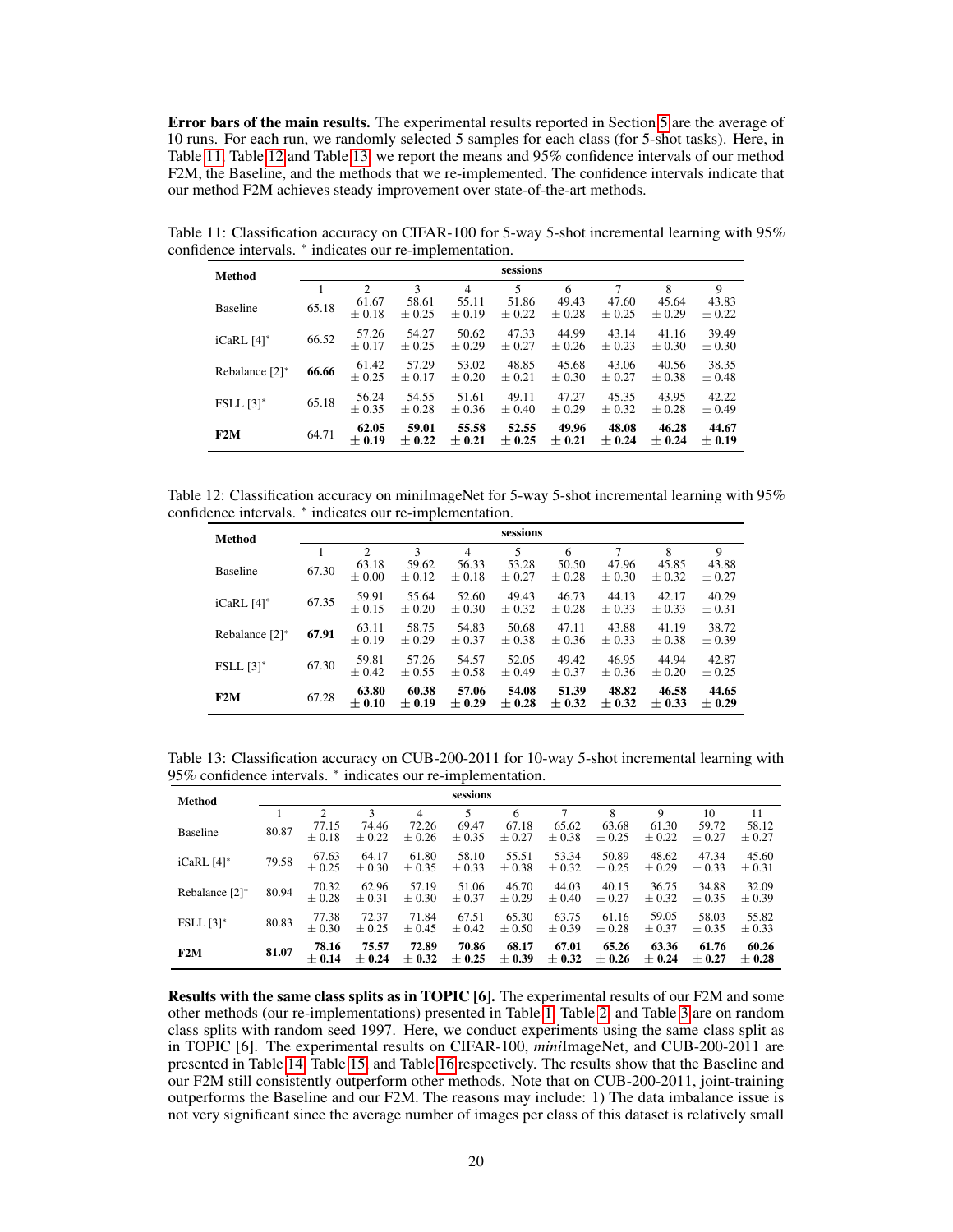(about 30); and 2) During the base training stage, we use a smaller learning rate (e.g., 0.001) for the embedding network (pretrained on ImageNet) and a higher learning rate (e.g., 0.01) for the classifier.

<span id="page-5-0"></span>

| <b>Method</b>   | sessions |       |       |       |       |       |                |       |       |          |  |  |
|-----------------|----------|-------|-------|-------|-------|-------|----------------|-------|-------|----------|--|--|
|                 |          | 2     | 3     | 4     | 5     | 6     | $\overline{7}$ | 8     | 9     | with cRT |  |  |
| $cRT$ [8]*      | 72.28    | 69.58 | 65.16 | 61.41 | 58.83 | 55.87 | 53.28          | 51.38 | 49.51 |          |  |  |
| Joint-training* | 72.28    | 68.40 | 63.31 | 59.16 | 55.73 | 52.81 | 49.01          | 46.74 | 44.34 | $-5.17$  |  |  |
| <b>Baseline</b> | 72.28    | 68.01 | 64.18 | 60.56 | 57.44 | 54.69 | 52.98          | 50.80 | 48.70 | $-0.81$  |  |  |
| $iCaRL$ [4] $*$ | 72.05    | 65.35 | 61.55 | 57.83 | 54.61 | 51.74 | 49.71          | 47.49 | 45.03 | $-4.48$  |  |  |
| Rebalance [2]*  | 74.45    | 67.74 | 62.72 | 57.14 | 52.78 | 48.62 | 45.56          | 42.43 | 39.22 | $-10.29$ |  |  |
| $FSLL [3]^*$    | 72.28    | 63.84 | 59.64 | 55.49 | 53.21 | 51.77 | 50.93          | 48.94 | 46.96 | $-2.55$  |  |  |
| iCaRL [4]       | 64.10    | 53.28 | 41.69 | 34.13 | 27.93 | 25.06 | 20.41          | 15.48 | 13.73 | $-35.78$ |  |  |
| Rebalance [2]   | 64.10    | 53.05 | 43.96 | 36.97 | 31.61 | 26.73 | 21.23          | 16.78 | 13.54 | $-35.97$ |  |  |
| TOPIC [6]       | 64.10    | 55.88 | 47.07 | 45.16 | 40.11 | 36.38 | 33.96          | 31.55 | 29.37 | $-20.14$ |  |  |
| <b>FSLL</b> [3] | 64.10    | 55.85 | 51.71 | 48.59 | 45.34 | 43.25 | 41.52          | 39.81 | 38.16 | $-11.35$ |  |  |
| FSLL+SS [3]     | 66.76    | 55.52 | 52.20 | 49.17 | 46.23 | 44.64 | 43.07          | 41.20 | 39.57 | $-9.94$  |  |  |
| F2M             | 71.45    | 68.10 | 64.43 | 60.80 | 57.76 | 55.26 | 53.53          | 51.57 | 49.35 | $-0.16$  |  |  |

Table 14: Classification accuracy on CIFAR-100 for 5-way 5-shot incremental learning with the same class split as in TOPIC [6]. <sup>∗</sup> indicates our re-implementation.

Table 15: Classification accuracy on *mini*ImageNet for 5-way 5-shot incremental learning with the same class split as in TOPIC [6]. \* indicates our re-implementation.

<span id="page-5-1"></span>

| Method          | sessions |                |       |       |       |       |        |       |       |          |  |
|-----------------|----------|----------------|-------|-------|-------|-------|--------|-------|-------|----------|--|
|                 | 1        | $\overline{2}$ | 3     | 4     | 5     | 6     | $\tau$ | 8     | 9     | with cRT |  |
| $cRT$ [8]*      | 72.08    | 68.15          | 63.06 | 61.12 | 56.57 | 54.47 | 51.81  | 49.86 | 48.31 | ۰        |  |
| Joint-training* | 72.08    | 67.31          | 62.04 | 58.51 | 54.41 | 51.53 | 48.70  | 45.49 | 43.88 | $-4.43$  |  |
| <b>Baseline</b> | 72.08    | 66.29          | 61.99 | 58.71 | 55.73 | 53.04 | 50.40  | 48.59 | 47.31 | $-1.0$   |  |
| $iCaRL$ [4] $*$ | 71.77    | 61.85          | 58.12 | 54.60 | 51.49 | 48.47 | 45.90  | 44.19 | 42.71 | $-5.6$   |  |
| Rebalance [2]*  | 72.30    | 66.37          | 61.00 | 56.93 | 53.31 | 49.93 | 46.47  | 44.13 | 42.19 | $-6.12$  |  |
| $FSLL [3]^*$    | 72.08    | 59.04          | 53.75 | 51.17 | 49.11 | 47.21 | 45.35  | 44.06 | 43.65 | $-4.66$  |  |
| $iCaRL$ [4]     | 61.31    | 46.32          | 42.94 | 37.63 | 30.49 | 24.00 | 20.89  | 18.80 | 17.21 | $-31.10$ |  |
| Rebalance [2]   | 61.31    | 47.80          | 39.31 | 31.91 | 25.68 | 21.35 | 18.67  | 17.24 | 14.17 | $-34.14$ |  |
| TOPIC [6]       | 61.31    | 50.09          | 45.17 | 41.16 | 37.48 | 35.52 | 32.19  | 29.46 | 24.42 | $-23.89$ |  |
| <b>FSLL</b> [3] | 66.48    | 61.75          | 58.16 | 54.16 | 51.10 | 48.53 | 46.54  | 44.20 | 42.28 | $-6.03$  |  |
| FSLL+SS [3]     | 68.85    | 63.14          | 59.24 | 55.23 | 52.24 | 49.65 | 47.74  | 45.23 | 43.92 | $-4.39$  |  |
| F2M             | 72.05    | 67.47          | 63.16 | 59.70 | 56.71 | 53.77 | 51.11  | 49.21 | 47.84 | $-0.43$  |  |

<span id="page-5-2"></span>Table 16: Classification accuracy on CUB-200-2011 for 10-way 5-shot incremental learning with the same class split as in TOPIC [6]. \* indicates our re-implementation.

| Method               |       |       |       |       |       | sessions |       |       |       |       |       | The gap  |
|----------------------|-------|-------|-------|-------|-------|----------|-------|-------|-------|-------|-------|----------|
|                      | 1     | 2     | 3     | 4     | 5     | 6        | 7     | 8     | 9     | 10    | 11    | with cRT |
| $cRT$ [8]*           | 77.16 | 74.41 | 71.31 | 68.08 | 65.57 | 63.08    | 62.44 | 61.29 | 60.12 | 59.85 | 59.30 |          |
| Joint-training*      | 77.16 | 74.39 | 69.83 | 67.17 | 64.72 | 62.25    | 59.77 | 59.05 | 57.99 | 57.81 | 56.82 | $-2.48$  |
| <b>Baseline</b>      | 77.16 | 74.00 | 70.21 | 66.07 | 63.90 | 61.35    | 60.01 | 58.66 | 56.33 | 56.12 | 55.07 | $-4.23$  |
| $iCaRL$ [4]*         | 75.95 | 60.90 | 57.65 | 54.51 | 50.83 | 48.21    | 46.95 | 45.74 | 43.21 | 43.01 | 41.27 | $-18.03$ |
| Rebalance $[2]^*$    | 77.44 | 58.10 | 50.15 | 44.80 | 39.12 | 34.44    | 31.73 | 29.75 | 27.56 | 26.93 | 25.30 | $-34.00$ |
| $FSLL [3]^*$         | 77.16 | 71.85 | 66.53 | 59.95 | 58.01 | 57.00    | 56.06 | 54.78 | 52.24 | 52.01 | 51.47 | $-7.83$  |
| iCaRL [4]            | 68.68 | 52.65 | 48.61 | 44.16 | 36.62 | 29.52    | 27.83 | 26.26 | 24.01 | 23.89 | 21.16 | $-39.92$ |
| Rebalance [2]        | 68.68 | 57.12 | 44.21 | 28.78 | 26.71 | 25.66    | 24.62 | 21.52 | 20.12 | 20.06 | 19.87 | $-41.21$ |
| TOPIC <sub>[6]</sub> | 68.68 | 62.49 | 54.81 | 49.99 | 45.25 | 41.40    | 38.35 | 35.36 | 32.22 | 28.31 | 26.28 | $-34.80$ |
| <b>FSLL</b> [3]      | 72.77 | 69.33 | 65.51 | 62.66 | 61.10 | 58.65    | 57.78 | 57.26 | 55.59 | 55.39 | 54.21 | $-6.87$  |
| $FSLL+SS$ [3]        | 75.63 | 71.81 | 68.16 | 64.32 | 62.61 | 60.10    | 58.82 | 58.70 | 56.45 | 56.41 | 55.82 | $-5.26$  |
| F2M                  | 77.13 | 73.92 | 70.27 | 66.37 | 64.34 | 61.69    | 60.52 | 59.38 | 57.15 | 56.94 | 55.89 | $-3.41$  |

# References

[1] Prentice-Hall, Englewood Cliffs. Mathematical Statistics. NJ, 1962.